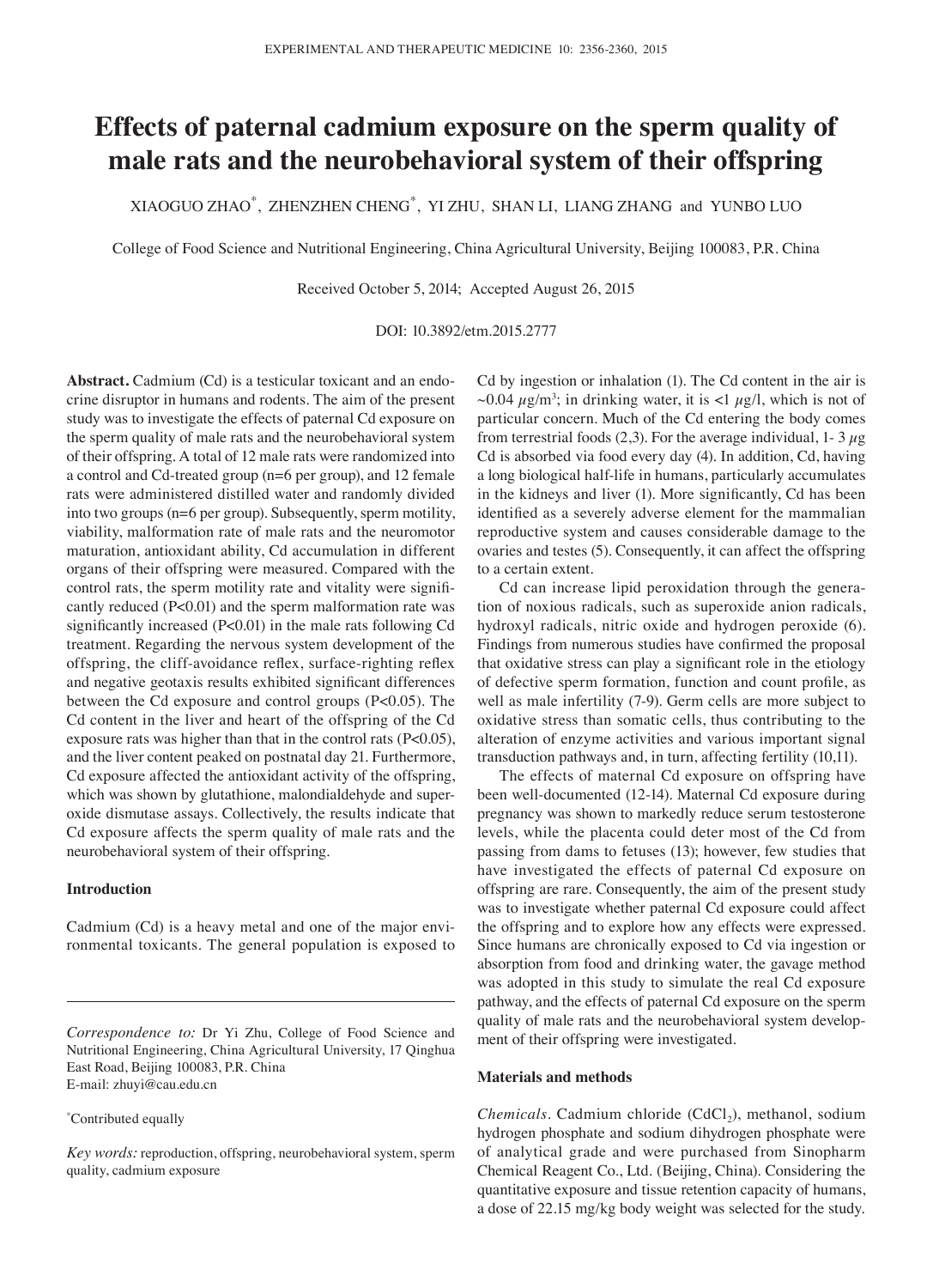*Animals and treatments.* Sprague Dawley rats (5-6 weeks old; male rats, 180-220 g; female rats, 60-80 g) were obtained from Weitonglihua Experimental Animal Technical Co., Ltd. (Beijing, China). Rats were housed in cages and acclimated to laboratory conditions (temperature,  $23\pm2^{\circ}\text{C}$ ; 12-h light/dark cycle; humidity, 50±5%) and fed a balanced diet and water *ad libitum* for 1 week prior to the experiments. Twelve male rats were selected and randomly divided into a control and a Cd-treated group (n=6/group). In addition, 12 female rats were administered distilled water and randomly divided into two groups (n=6/group). The control and Cd-treated groups of male rats were gavaged distilled water and  $CdCl<sub>2</sub>$ , respectively, every 2 days for 9 weeks in total. For mating purposes, the control group was housed in the same cage as one group of female rats for 1 week, while the Cd-treated group was housed with the remaining female rats. During the mating process, measures were taken to avoid the cross-contamination of Cd between male and female rats. The presence of a vaginal plug was designated as gestational day (GD) 0. After GD 0, the male rats were separated from the female rats. All experimental protocols and procedures were approved by the Animal Ethics Committee of China Agricultural University (R2012072; Beijing, China).

*Sperm motility, viability and malformation rate.* Sperm motility and viability were detected using an automatic semen analyzer (Songjing Tianlun Biological Science and Technology, Co., Ltd., Nanning, China). The spermatozoa were classified as motile or immotile. Sperm motility was expressed as the percentage of motile sperm. Sperm viability was assessed via eosin-nigrosin staining. Unstained, live sperm were differentiated from pink-stained, dead sperm, and their numbers were calculated. A 50- $\mu$ l aliquot of sperm suspension was diluted 20 times in phosphate-buffered saline at 37˚C, smeared gently on a glass slide with methanol and dyed using 1% eosin Y for 1 h. The number of malformed sperm was recorded under a light microscope at high magnification, and the sperm malformation rate was calculated. Malformed sperm included an abnormality of the head, rump and body.

#### *Neuromotor maturation assessment of the offspring*

*Righting reflex.* In this study, the righting reflex included the surface‑righting reflex and the air‑righting reflex. The surface-righting reflex was evaluated on postnatal days (PNDs) 3-9. The latency time for a pup placed on its back to turn over and place all four paws on the floor was recorded. The air-righting reflex was measured on PNDs 10–15. A pup was placed in the air on its back and dropped 25 cm to a pad on the floor. Success was defined by the four paws touching the floor smoothly, and the number of successful trials was recorded. Every pup was tested with three consecutive trials. A maximum time of 30 sec was allowed.

*Cliff avoidance*. Cliff avoidance was evaluated on PNDs 4, 5, 7 and 9. Pups were placed with the forepaws and face on the edge of a table top. The latency to return the body 1.5 cm from the 'cliff' was recorded. Subjects were given a maximum time of 30 sec per trial.

*Negative geotaxis*. The negative geotaxis reflex test was conducted every other day between PNDs 2 and 10. A pup was oriented toward the top when placed in a head-down position



Figure 1. Effect of Cd exposure on sperm quality. A 50- $\mu$ l aliquot of sperm suspension was diluted 20 times in phosphate-buffered saline at 37°C, smeared gently on a glass slide with methanol and dyed using 1% eosin Y for 1 h. \*\*P<0.01 vs. CK. Cd, cadmium; CK, control group.

on a board inclined at 25˚, and the latency to rotate 180˚ was measured. The trail was considered to be a success when the pup turned 180˚ within the allotted time of 3 min. The number of successful trials and the time taken to turn the 180˚ were recorded.

*Forelimb grip strength.* On PNDs 10-15, forelimb grip strength was measured. Each pup was suspended by its forefeet from a fixed wire, and the duration that each pup held on to the wire was recorded.

*Cd accumulation in different organs.* The liver, kidney, heart, brain and left testis of the newborns were incinerated according to the method described by Wickliff *et al* (15). Cd accumulation was determined by inductively coupled plasma atomic emission spectrometry (Varian Medical Systems, Inc., Palo Alto, CA, USA) with a detection limit of 15 ng/ml for blood and 30 ng/g for solid samples.

*Biochemical assays.* The glutathione (GSH), superoxide dismutase (T-SOD) and malondialdehyde (MDA) levels of the tissues (liver, brain, heart, kidney and testis) of the newborns were determined. According to the method described by Kuo *et al* (16), GSH was measured in deproteinized supernatant fractions from 10% tissue homogenates, using 0.04% 5,5'-dithiobis-(2-nitrobenzoic acid) in 10% sodium citrate (Sigma-Aldrich, St. Louis, MO, USA). The absorption at 412 nm was recorded using a spectrophotometer (Agilent Technologies, Inc., Palo Alto, CA, USA). SOD in the tissues was determined according to the method of Kakkar *et al* (17). Lipid peroxidation was measured by the MDA formed. The 10% tissue homogenate was mixed with 150 mM KCl for 30 min at 37˚C, and the MDA was then determined using the thiobarbituric acid reaction (Sigma-Aldrich) (18).

*Statistical analysis.* Results are presented as the mean ± standard error. The data were statistically analyzed using one-way analysis of variance followed by Duncan's test. The statistical analysis was conducted using SPSS software, version 11.5 (SPSS, Inc., Chicago, IL, USA). P<0.05 was considered to indicate a statistically significant difference.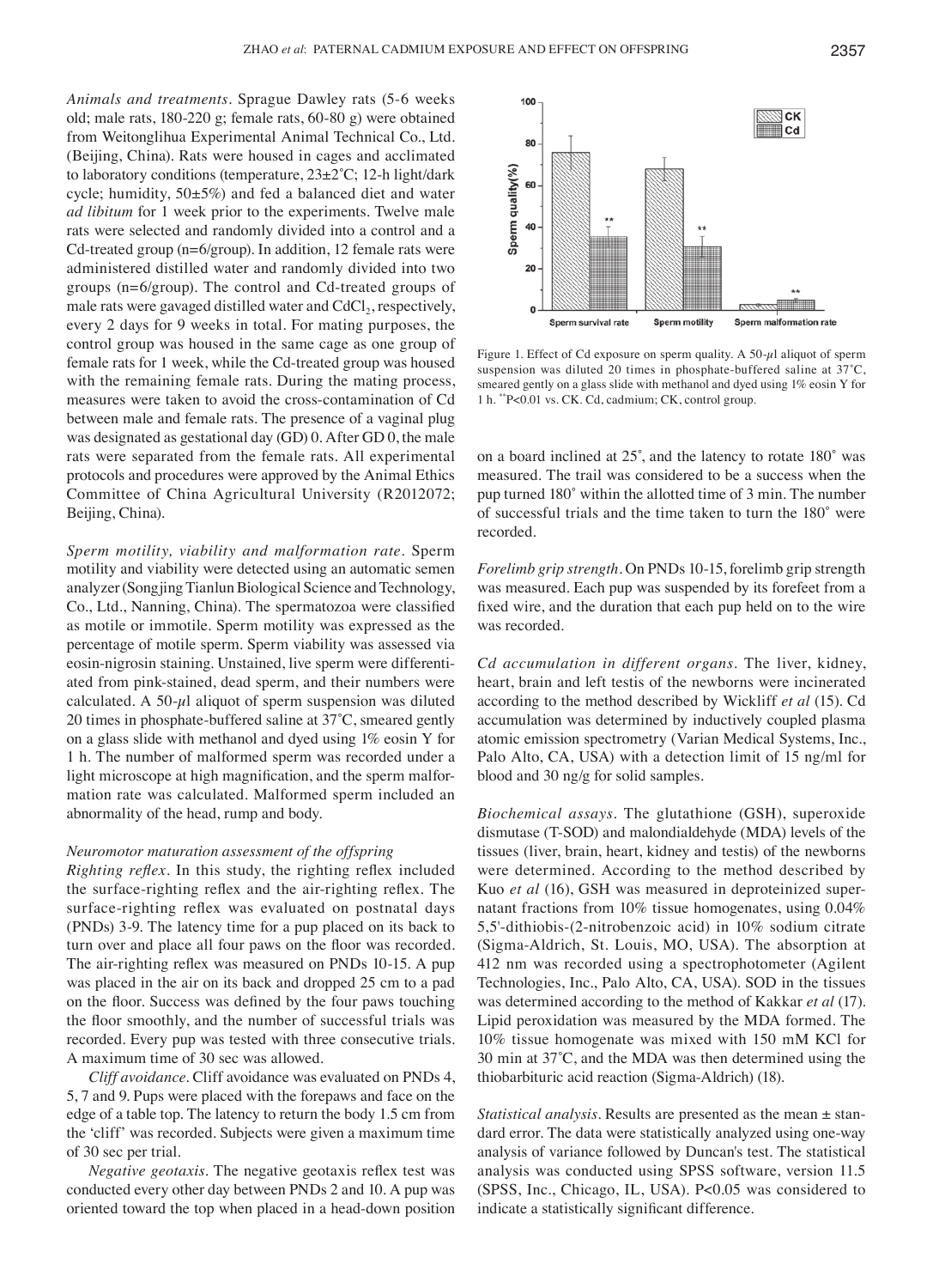

Figure 2. Effect of paternal Cd exposure on the (A) surface-righting reflex, (B) cliff avoidance, (C) negative geotaxis, (D) air-righting reflex and (E) forelimb grip strength of rat pups. \* P<0.05 and \*\*P<0.01. Cd, cadmium; CK, control group.



Figure 3. Cd content in different organs of rat pups on postnatal day 21. P<0.05 and \*\*P<0.01 vs. the corresponding CK. Cd, cadmium; CK, control group; M, males; F, females.

## **Results**

*Effect of Cd exposure on sperm motility, viability and malformation rate.* Fig. 1 shows the effect of Cd exposure on epididymal sperm motility and viability, as well as the malformation rate. The Cd-treated group showed significantly lower sperm motility and viability when compared with the control group (P<0.01). In addition, the sperm malformation rate of the Cd-treated group was significantly higher than that of the control group (P<0.01). The abnormalities of the malformed sperm included large heads, decollation, and folding and broken tails. The sperm quality of the adult male rats decreased markedly following Cd exposure.

*Effect of Cd exposure on neuromotor maturation of the offspring.*  The neuromotor maturation of the offspring of the Cd-treated group, assessed via surface- and air-righting, cliff avoidance and negative geotaxis reflexes, as well as forelimb grip strength, was found to be significantly suppressed throughout the test period (Fig. 2). Compared with the control group, the surface-righting (Fig. 2A), cliff avoidance (Fig. 2B) and negative geotaxis (Fig. 2C) reflex times of the Cd‑treated group were significantly longer than those of the control group (P<0.05), while the number of successful air-righting reflex trials (Fig. 2D) and the forelimb hanging times (Fig. 2E) of the Cd-treated group were significantly lower than those of the control group (P<0.05).

*Cd accumulation in different organs of the offspring.* For the offspring on PND 21, the Cd levels in the liver and heart of male and female newborns in the Cd-treated group were significantly higher than those of the control group (liver, P<0.01; heart, P<0.05) (Fig. 3). Furthermore, the Cd content in the kidney was significantly higher in the Cd-treated male newborns than that in the control male newborns (P<0.05); however, the difference between the Cd-treated female newborns and control female newborns was not significant (P>0.05). The opposite phenomenon was exhibited in the brain. In addition, the testis Cd concentration was significantly lower in the male newborns of the Cd-treated group than that in the control group (P<0.05). The data for the Cd-treated group could be summarized as follows: Cd accumulation was highest in the liver for male and female newborns; Cd accumulation was lowest in the brain and kidney for male and female newborns, respectively.

*Biochemical assays.* At PND 21, no significant differences were found between the Cd-treated and control groups in terms of the T-SOD levels in the liver, kidney, heart and brain of the male and female newborns (P>0.05); however, the difference in the testes was statistically significant (P<0.01). At PND 70, however, the T-SOD levels in all tissues of the Cd-treated male and female offspring were significantly decreased compared with those of the control group (P<0.05) (Fig. 4A). As shown in Fig. 4B, at PNDs 21 and 70, the GSH levels in all tissues of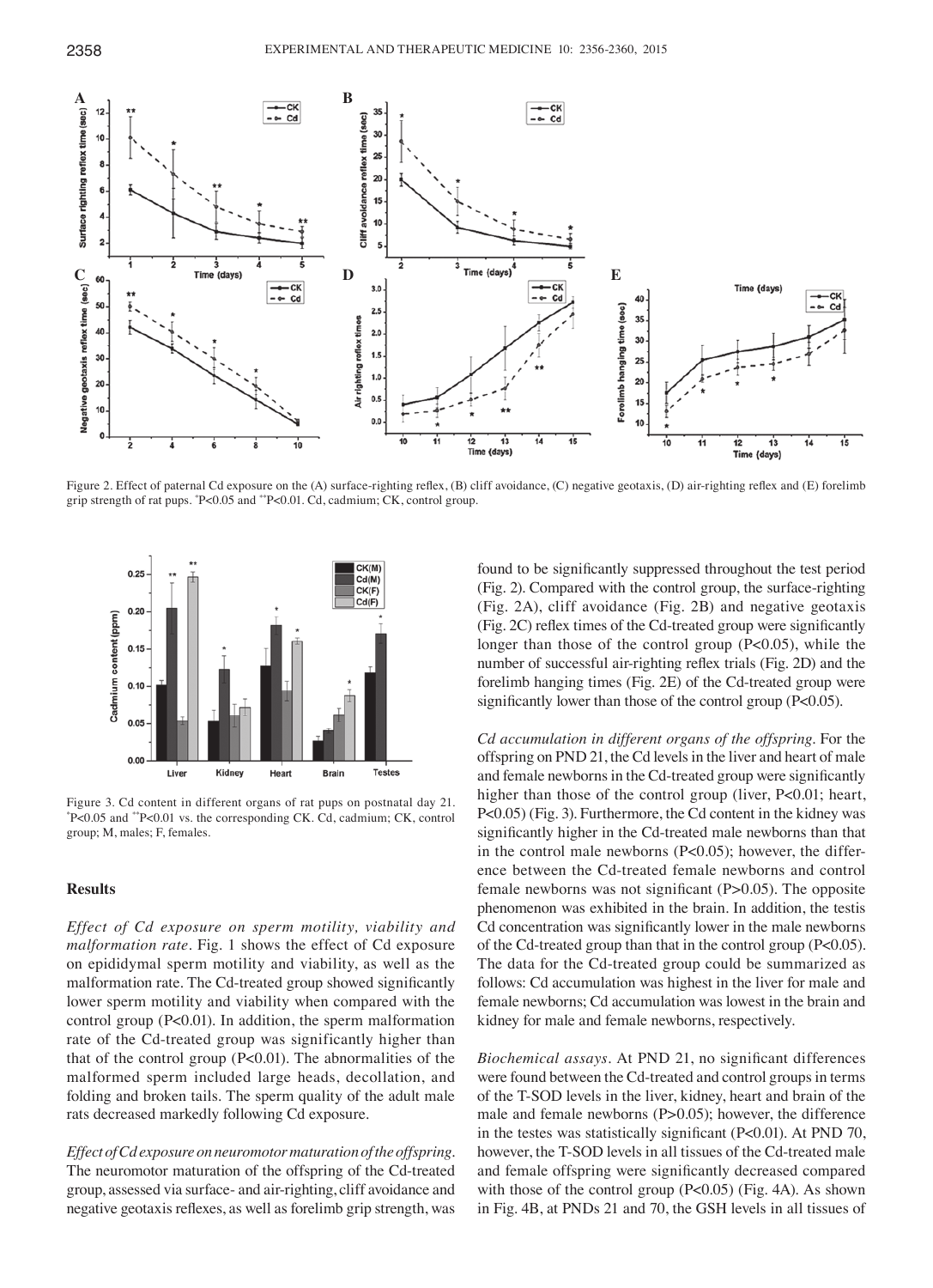

Figure 4. Effect of paternal Cd exposure on the (A) T-SOD activity (B) GSH content and (C) MDA content at postnatal days 21 and 70. \*P<0.05 and P<0.05 and \*\*P<0.01 vs. the corresponding CK. Cd, cadmium; CK, control group M, males; F, females; T-SOD, superoxide dismutase; GSH, glutathione; MDA, malondialdehyde.

the Cd-treated newborns, with the exception of the brain at PND 21, were significantly depleted compared with those of the newborns of the control group. The results of the MDA content are shown in Fig. 4C. At PND 21, significant differences were found between the offspring of the Cd-treated group and the control group in terms of the MDA content of the liver, kidney and heart in both males and females (P<0.05); however, the brain and testis MDA levels in the offspring of the Cd-treated group were not significantly higher than those of the control group offspring (P>0.05). For the offspring at PND 70, the MDA content in all tissues of the Cd-treated group, with the exception of the brain, was significantly increased compared with that of the control group.

### **Discussion**

The present study showed that, for adult male rats, sperm quality was significantly affected by the administration of CdCl<sub>2</sub>. Sperm motility, which is mainly a post-testicular factor, is vulnerable to reproductive toxicants(19,20) and relies on a maturation process in the epididymis. When the rats were exposed to Cd, it is likely that the synthesis of epididymal proteins and other substances associated with sperm maturation was affected and structural and biochemical changes in the spermatozoa were produced. Thus, Cd exposure contributed to a decrease in sperm motility and an increase in the sperm malformation rate.

For the newborns of the Cd-treated group at PND 21, the Cd concentration in the liver, kidney, brain, testes and heart was significantly higher than that observed in the control group tissues, particularly in the liver. Neonate rats exhibit significantly increased Cd absorption and storage compared with adult rats(21). The observed result was therefore likely due to paternal Cd exposure affecting the ability of the offspring to absorb and store Cd; however, the specific mechanism is unclear.

Cd exposure can generate neurobehavioral disturbances, including reductions in attention, psychomotor speed and memory (22). It has been suggested that Cd is more toxic in newborn than in adult rats due to its ability to diffuse across all biological membranes, thus allowing Cd penetration through the blood-brain barrier (BBB) (23). The Cd administration initially affects the integrity and permeability of the vascular endothelium, and the necrotic changes in nerve cells are only secondary to this effect, which results in edema and interference with oxygen and nutrient uptake into the brain (24,25). In the present study, significant suppression of all reflexes, including surface righting, air righting, cliff avoidance, forelimb grip strength and negative geotaxis, clearly suggested a direct effect of Cd on the neuromotor maturation of the pups.

The effect of Cd has been demonstrated by increased lipid peroxidation and enzyme inhibition (26). Treatment with Cd can induce decreased T-SOD activity and GSH content and an increase in the MDA content, which is consistent with the Cd burden of different tissues(27). These changes appear to be due to the generation of reactive oxygen species (ROS) (28). GSH is a major component of the oxidant defense system, which acts to scavenge free radicals generated during Cd intoxication. It has been well-documented that reactive intermediates can react with GSH and undergo transformation into oxidized GSH, either through a direct chemical reaction or through a glutathione transferase-mediated reaction (29). In the present study, the Cd-treated group at PNDs 21 and 70 exhibited significant changes in the T‑SOD activity and GSH and MDA levels of the tested tissues, with the exception of the brain; these findings most likely resulted from the difference in the Cd absorption and storage abilities between different tissues.

It is believed that brain tissue is particularly sensitive to oxidative stress. Neurons are abundant in mitochondria and have a highly aerobic metabolism system; nearly 20% of total oxygen may be used by the brain. During mitochondrial respiration,  $\leq 2\%$  of the consumed oxygen may be converted